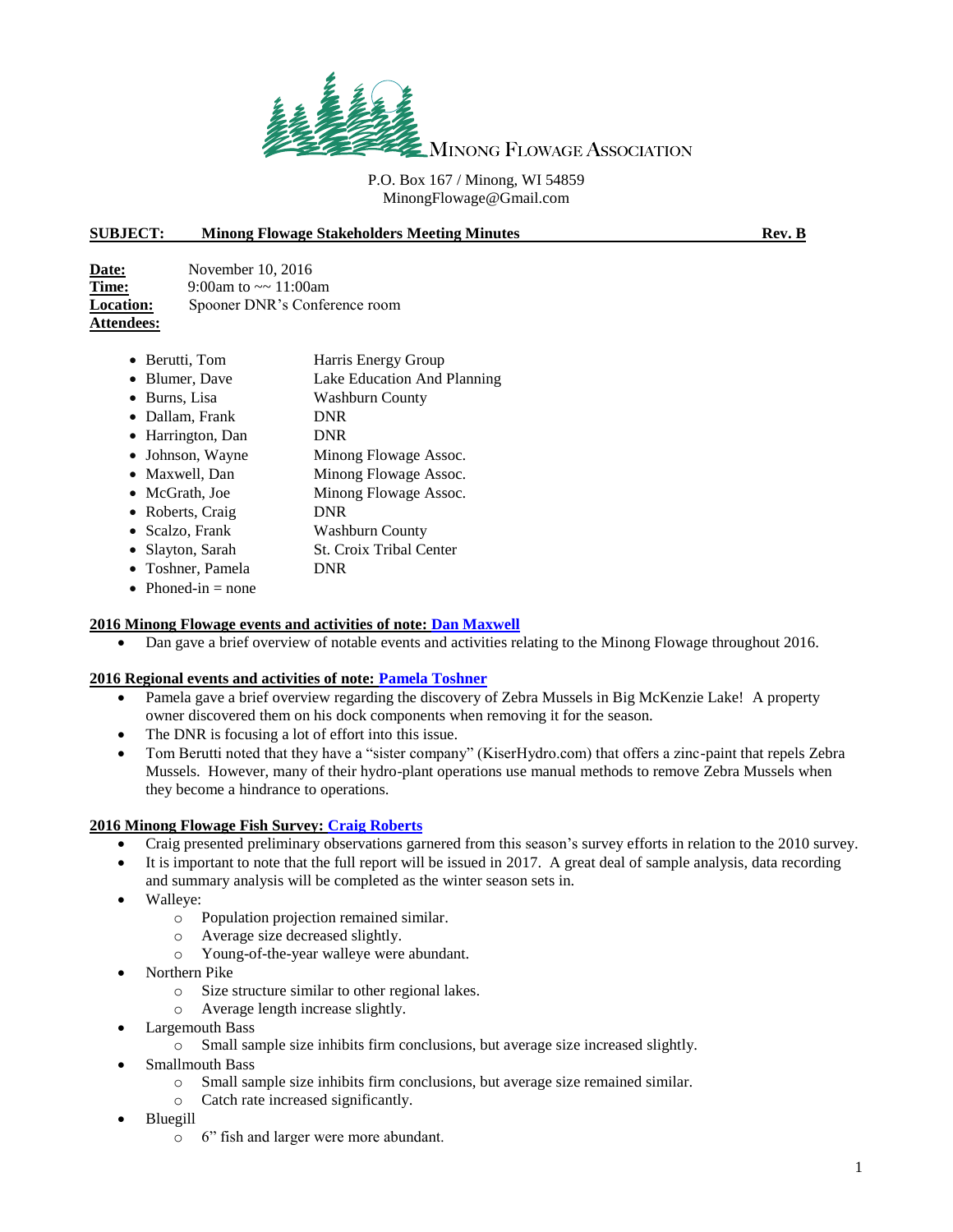- o Recruitment still present.
- Muskellunge
	- o One 44.3" fish caught in this spring's nets.
	- $\Omega$ 1<sup>st</sup> documented in the Minong Flowage, but several have been reported over the past few years. Some reported Muskellunge turned out to actually be Northern Pike.
	- o This fish could possibly be a family remnant of a stocking program from decades past, or an illegal introduction from the general public.
- Crappie & Yellow Perch.
	- o Low abundance.
- Common Carp.
	- o 10 were noted throughout the season's survey activity.
	- o This is not an alarming occurrence because they are native to the lake, and not causing any known problems.
- General preliminary conclusion: Overall, the 2013 drawdown does not seem to have had any long-term effects on the fish population when compared to the 2010 survey data.

# **2016 Aquatic Plant Survey: Dave Blumer**

- 2016 spring herbicide treatment in the DNR bay.
	- o Application was uneventful.
	- o Residual herbicide concentration data showed normal dissipation rates.
	- o No EWM was evident in the fall plant survey.
- Wild rice beds, east of Smith's bridge.
	- o July flood conditions prevented growth of any harvestable crop.
	- o Sarah Slayton will see if "fly-over" photos exist for general assessment and future reference.
- 2016 Fall Aquatic Plant Survey.
	- o The presence of EWM is expanding in several areas of concern, but none are at an actionable size, or density.
- 2017 AIS expectations.
	- o Presuming that the Spring 2017 plant survey renders similar results to the 2016 Fall survey, no EWM control action will be taken by the MFA in 2017.
	- o Property owners who want proactive interdiction will be directed towards hand-removal efforts.
	- o As a point of reference only, Dave presented an example of the most likely beds of note and an estimated cost to treat them with herbicide. The estimate to treat about 29 combined acres is \$17,700.
- 2018 AIS expectations.
	- o Everyone is hesitant to predict what Mother Nature has in store for the lake.
	- $\circ$  It is assumed that current EWM locations will expand in size & density, and new locations will appear, but the rate of expansion is not predictable.
	- o Using past EWM growth as a reference, it is assumed that EWM presence will achieve several hundred acres in the next few years.
- Ongoing AIS control tools discussions.
	- o Herbicides usage.
		- Herbicide control remains as the most cost efficient and cost effective method of EWM control in some areas of the Minong Flowage, but it can't physically be applied in broad regions of the northern end of the lake.
		- The DNR will continue to minimize the approval of herbicides due to a variety effectiveness and Return-On-Investment observations.
		- The St. Croix Tribe, and the Great Lakes Indian Fish & Wildlife Commission (GLIFWC) remains opposed to the use of herbicides.
		- Many people in the general public remain opposed to the use of herbicides.
	- o Mechanical and hand-removal methods do not appear to be viable options for the Minong Flowage due to a variety of effectiveness, safety and Return-On-Investment observations.
	- o Winter drawdown pros & cons discussion.
		- Preliminary research indicates that a percentage of the property owners are opposed to the prospect of a winter drawdown due to actual ramifications of the 2013 summer & winter drawdown, as well as the unforeseen ramifications additional drawdowns could bring to property owners, the environment and the general public.
		- Preliminary research indicates that a percentage of the property owners are in favor of using winter drawdowns as a means of EWM control because no other viable option is known at this time and not controlling the spread of EWM would also have unforeseen ramifications to property owners, the environment and the general public.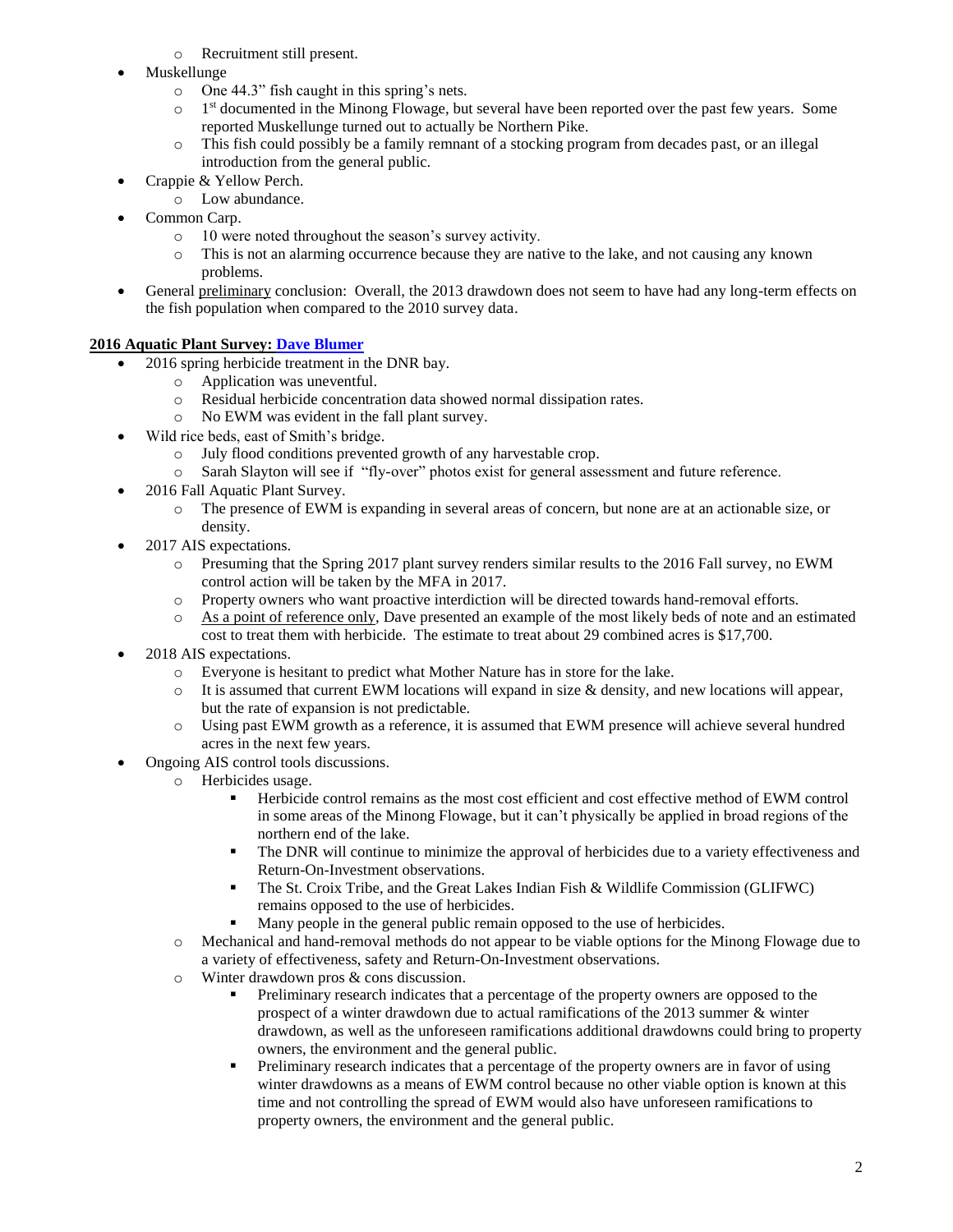- The Chippewa Flowage (and other Wisconsin reservoirs) has been using regular winter drawdowns as a key tool in its power production program. Their efforts and experiences can offer valuable insights to the pros & cons of the EWM control issue.
- North American Hydro, a component of Harris Energy Group (HarrisEnergyGroup.com) leases the dam's power production from Washburn County. Tom Berutti is President & CEO of Harris Energy Group.
	- Harris has no physical or philosophical issues with the concept of a winter drawdown, but would certainly want to review all proposals and plans.
	- Their organization seeks to be good stewards of the resource and the general public whenever possible.
	- Roughly half (\$25,000) of their annual revenue (\$50,000) for this dam is produced in March, April, May, & June (winter runoff of the regional watershed produces high water flow volume, which dictates the rate of power production).
	- The issue of lost revenue would need to be clearly delineated, but they would work with us to make a viable plan. Since a relatively small portion of their annual revenue comes from the winter months, the financial impact may not be as great as we once presumed.
	- There are assorted additional costs to be considered such as facility heating, consulting costs, tax impacts, etc.
- Washburn County owns the dam.
	- At this point in time, they have no physical or philosophical issues with the concept of a winter drawdown, but would certainly want to review all proposals and plans.
	- Their organization seeks to be good stewards of the resource and the general public whenever possible.
	- Other regional reservoirs that have variable water levels do generate some comments of concern from the general public regarding environmental issues.
	- A proposed winter drawdown would require a formal Public Hearing that follows established legal protocols.
- The DNR regulates water quality and water management activity.
	- At this point in time, they have no physical or philosophical issues with the concept of a winter drawdown, but would certainly want to review all proposals and plans.
	- Their organization seeks to be good stewards of the resource and the general public whenever possible.
	- They are strongly encouraging the investigation of using a winter drawdown as the primary means of controlling EWM.
	- They are the ultimate authority on approving, or disapproving the use of a winter drawdown.
- The St. Croix Chippewa organization has direct and indirect authority over activity that involves the management of the Minong Flowage.
	- At this point in time, they have no physical or philosophical issues with the concept of a winter drawdown, but would certainly want to review all proposals and plans.
	- Their organization seeks to be good stewards of the resource and the general public whenever possible.
- The Minong Flowage Association manages the assorted events and issues of the Minong Flowage.
	- At this point in time, they have no physical or philosophical issues with the concept of a winter drawdown, but it is tasked with developing and managing all proposals and plans (timing, finance, environmental impacts, etc.).
	- Their organization seeks to be good stewards of the resource and the general public whenever possible.
	- The task of managing such a project is formidable and time consuming. Probably beyond the resources of an unpaid volunteer. We are researching options to develop the proposed research, and a possible proposal, through the use of DNR grant funds.
- Dan Maxwell, the President of the Minong Flowage Association, has drafted this document.
	- At this point in time, I have no physical or philosophical issues with the concept of a winter drawdown. The MFA board of directors and I are tasked with developing and managing all proposals and plans that are in the best interests of the property owners and surrounding community.
	- I seek to be a good steward of the resource and the general public whenever possible.
	- I believe that EWM will have expanded beyond "nuisance levels" as early as the summer of 2018, but certainly within a year or two after 2018. It will choke navigation